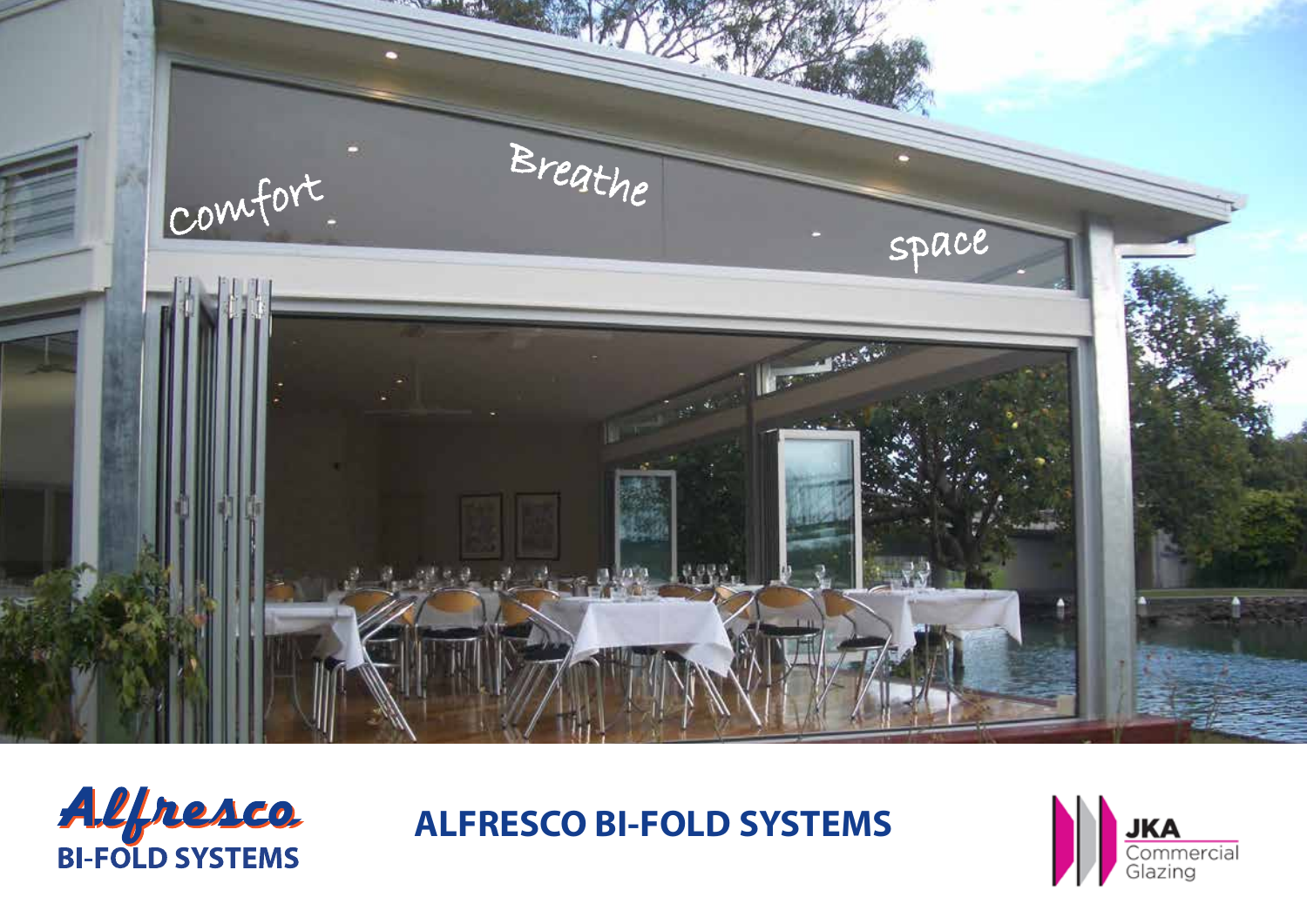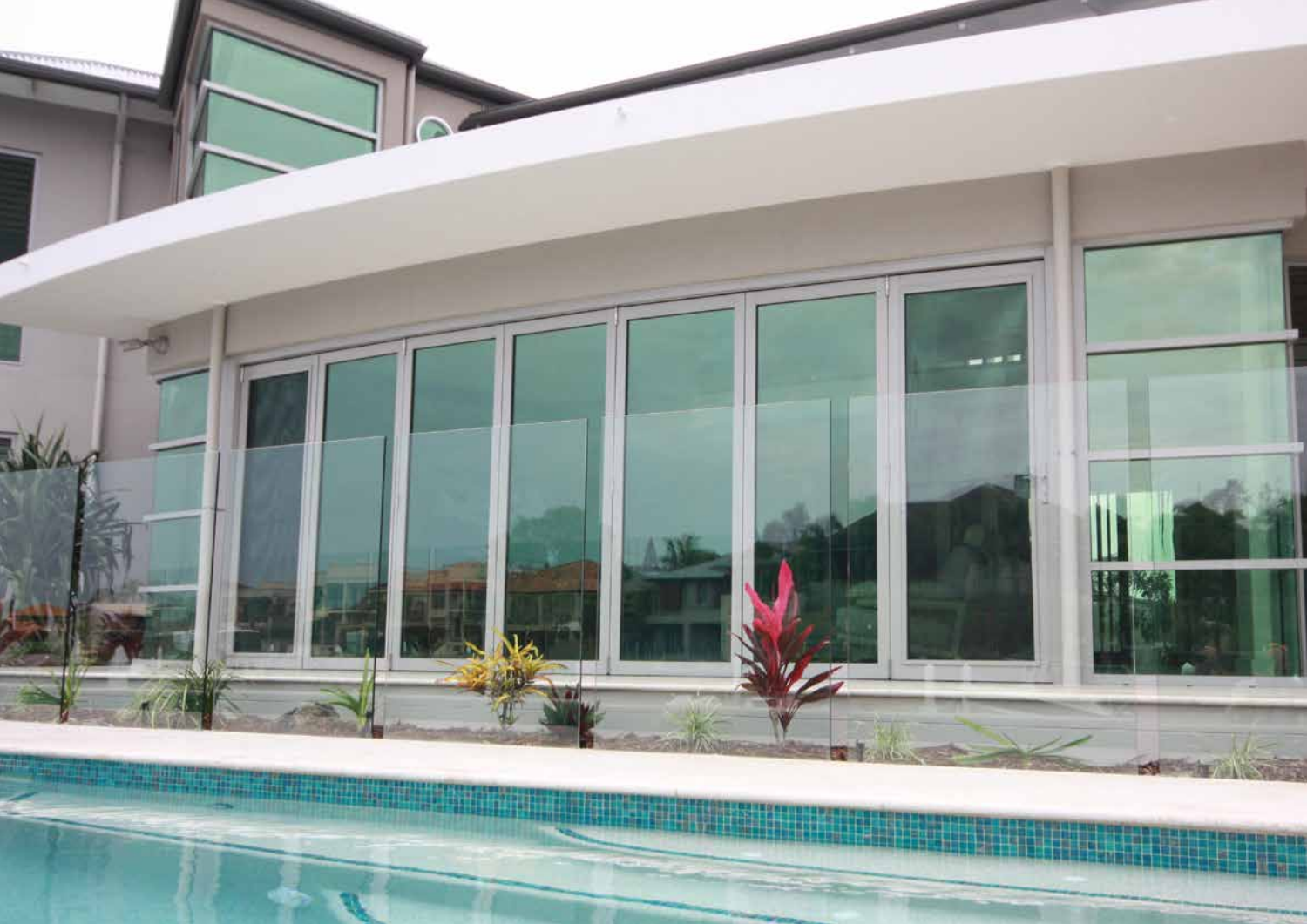

#### **Functionality, Performance, Beauty:**

**The ALFRESCO Bi-Fold System opens the door to a whole new world.** 

**ALFRESCO adds flair and flexibility to the widest range of applications, from the most modest Private Homes or Architecturally designed Residences to ambitious Retail Outlets, Restaurants or Commercial Projects.**

#### **Versatile:**

**Inward or Outward opening configurations combined with the 90 degree postless corner option ensures Ezi operation that will give you uninterrupted views to the outside, allowing you to bring the outdoors in.**

#### **For Business or Pleasure:**

**The ALFRESCO Bi-Fold Systems enables you to create openings free of fixed glass panels, mullions or posts.**

**Bifold windows are suitable for a range of smaller Residential and Commercial openings including Counters and Serveries, as an alternative to conventional windows in bedrooms or living areas. Successfully bring the functionality and style of bifold technology to smaller-scale openings.**

#### **E2 Hardware:**

**Available in an extensive range of finishes, E2 is the smart choice for matching hardware to a range of Residential and Light Commercial applications for panels up to a maximum of 40 kilograms. E2 offers all the space-creating benefits of the larger Systems in a refined yet economical package.** 

#### **E3 Hardware:**

**Allowing for the extra weight of double-glazing in a bifold-scale opening, E3-based Systems promise unprecedented insulation against noise and temperature variation when panels are closed and is suitable for a range of Residential and Commercial applications which exceed the weight capacity of the E2 system. The ability to utilise even sturdier panel construction and materials enhances security and resistance to the elements in the most exposed of applications.**

**Designed to Comply with Australian Standards AS2047.**